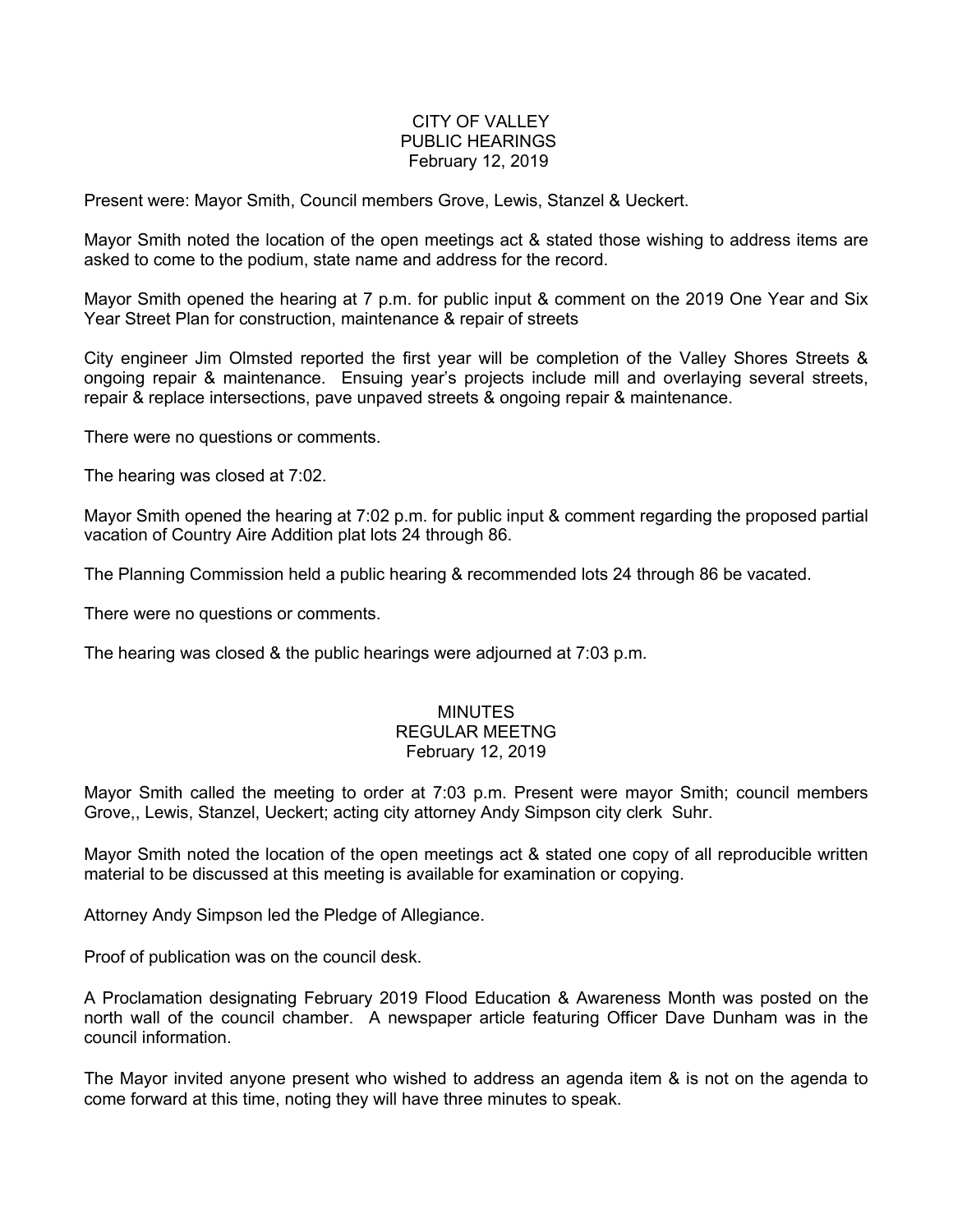Stanzel moved to approve the agenda. Grove seconded. All in favor, motion carried.

Grove moved to approve the consent agenda. Ueckert seconded. All in favor, motion carried. Consent agenda items: Approve January 8, 2019 minutes & bills paid during the month; accept treasurer's report, January payroll \$62,238.93 / IRA \$807.24, PeopleService, Inc report, January Library statistics & November 8, 2018 Library Board minutes. Re-appoint Sharon Wilson to Cemetery Board – 3 year term; recommend approval of Special Designated Liquor License application of Twin Rivers YMCA for the "2019 Strong Communities Campaign" dinner & auction to be held March 30, 2019 from 5 - 10 p.m., at Twin Rivers Community Center, 6100 Twin Rivers Circle; recommend approval of Special Designated Liquor License application of Wooden Windmill for a fundraiser to be held March 2, 2019 from 8 a.m. to 1 a.m. at Valley Vets Club, 111 East Front Street.. Approve bills & additional bills presented for payment: **Supplies:** Ace 55.98; Amazon 406.77; Arps 543.50; Aspen 255.89; Centerpoint 77.61; Evoqua 13564.41; John Deere 1338.92; Kirby 333.64; Lansen 338.31; Larue 66.01; Lowes 136.47; Marking 3850.00; Menards 355.50; OfficeNet 919.04; Rhomar 254.42; Rob's 955.45; Shell 1088.14; US Bank 1131.21; West-E-Con 13111.48; Winnelson 17.12; Wolfcom 290.00; **Services:** Aflac 736.68; Advanced H & A 513.75; Anderson Plmbg.2495.00; Big Birge 2100.00; BCBS 9723.79; BHE 1658.01; Ciaccio 419.45; Cox 968.47; DHHS 40.00; Diers 2413.74; DCPG 317.56; DC Env 699.21; Everetts 1067.61; FSI 462.00; J Farnham 1815.00; FNB 1155.07; FSB 5962.50; FNB 5962.50; Fremont Util 44236.80; IIMC 170.00; Lein 92.00; League 1131.00; LincFinc 1040.37; Mastercard 599.86; Methodist 107.00; M Matzen 776.60; NERWA 200.00; NCS 576.02; NEFSMA 35.00; O & P 25639.51; OPPD 13155.78; Ortmeier 20950.00; PeopleService 21733.00; Pub Prntg. 33.50; Pap San 215.69; USPS 445.24; Valley Pharmacy 6.69; Verizon 423.87; WindowPro 20.00; **Taxes:** Fed 7510.25; NE 2651.64; **Reimburse/Refund**:Sampson 108.67; Valley Days Foundation 5377.00; Utility Trenching 35.00; Paasch, Nathan Homes 1000.00; Dreamscape 500.00; Tesmer 750.00; VanRoy, McDermott, Baxter, Bowman, Hoegemeyer, Abboud, Carder, Stander, Radin, Dana, Costello, Smith Davidson, Foral & Corn 150.00 each; Mallard Landing 96,562.33, Bluewater 53,964.12, Three Points Lake Development 59,704.60.

Council member Stanzel introduced, read & moved to passage of Resolution No. 2019-03 to approve & adopt the plans as prepared & submitted for the 2019 One-Year and Six-Year Road and Street Improvement Programs. Grove seconded. All in favor, motion carried. A true, correct & complete copy is on file at city hall.

Council member Stanzel moved to suspend the rules for consideration of Ordinance No. 719 entitled: AN ORINANCE VACATING THE FINAL PLAT OF COUNTRY AIRE, A SUBDIVISION IN DOUGLAS COUNTY, NEBRASKA LOTS 24 – 86 EXCEPT FOR THE RIGHT OF WAY FOR JEFFERSON CIRCLE. Ueckert seconded. All in favor, motion carried.

Council member Ueckert moved for final passage. Stanzel seconded. All in favor, motion carried. A true, correct & complete copy is on file at city hall.

Attorney Brent Beller, 11440 West Center Road, Omaha; speaking on behalf of developers John Tomanek & Paul Austin outlined plans for the proposed development of the Country Aire Subdivision tract. The proposal is to build 31 single family homes & 12 townhomes ranging in cost from \$225,000 to \$260,000, (including lot price), Following conversations with city attorney Jeff Farnham, TIF did not appear to be a viable option. Farnham had suggested forming a sanitary improvement district in order.to qualify for general obligation bond financing. The developer's request is to de-annex that area. Following discussion, council consensus was to have attorneys Simpson & Farnham review the request & report back at the March council meeting.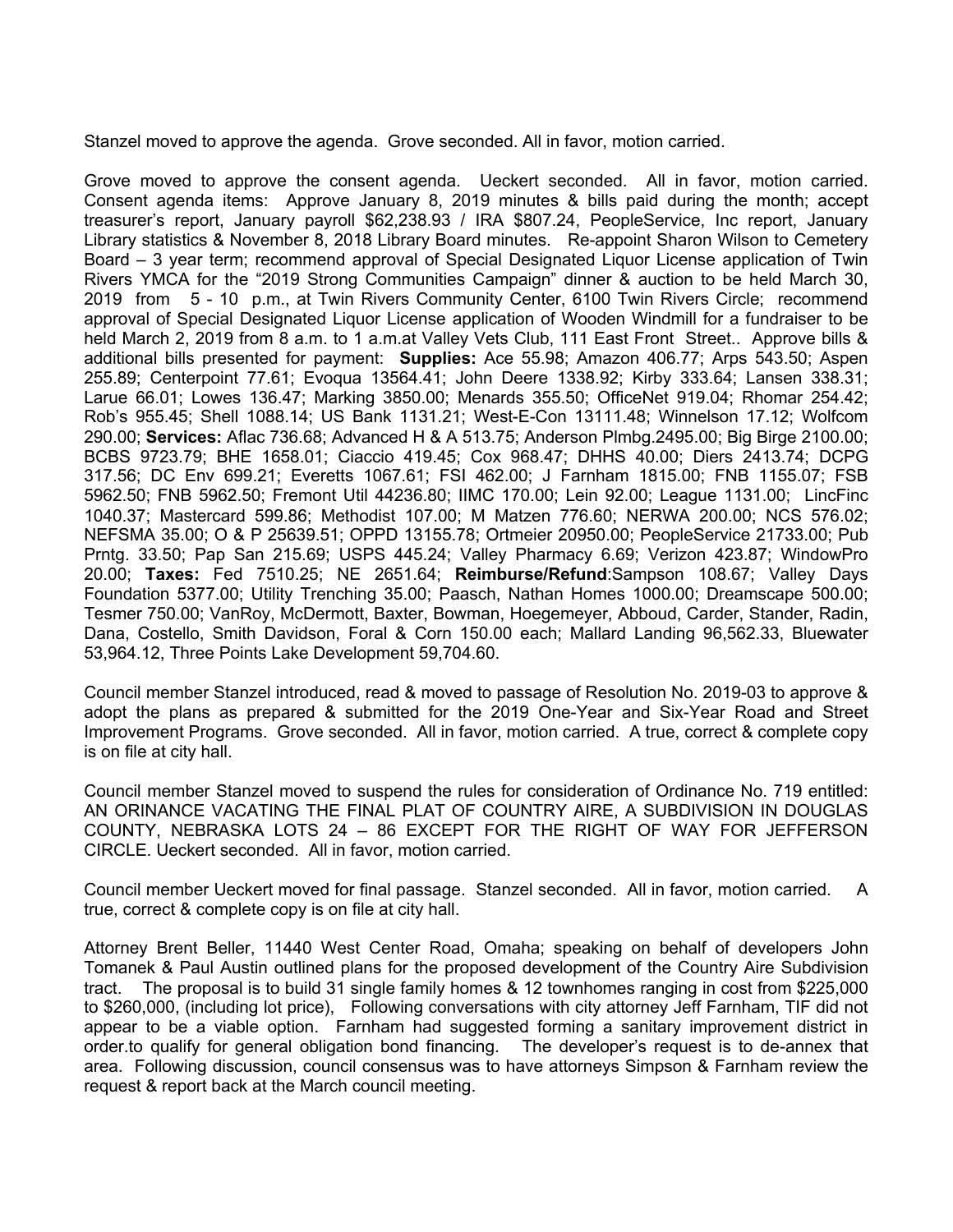Council member Grove introduced, read & moved for passage of Resolution No. 2019-04, to approve the application of American Legion Post #58 to sell fireworks from June 25 through July 4, 2019, upon receipt of certificate of insurance & payment of fees, subject to any and all other reasonable conditions as set forth in Ordinance No. 620. Lewis seconded. All in favor, motion carried. A true, correct & complete copy is on file at city hall.

Council member Lewis introduced, read & moved for approval of Resolution No. 2019-05, that vehicular parking be prohibited on designated portions of South Pine , East Hudspith & East Charles Streets. Grove seconded. All in favor, motion carried. A true, correct & complete copy is on file at city hall.

Stanzel moved to set mileage reimbursement at 58¢ per mile as set by the Internal Revenue Service. Ueckert seconded. All in favor, motion carried.

Stanzel moved to accept certification of one (1), building permit issued in Mallard Landing Subdivision between January 1 & December 31, 2018. Lewis seconded. All in favor, motion carried.

Lewis moved to accept certification of twelve, (12) building permits issued in Bluewater Subdivision between January 1 & December 31, 2018. Grove seconded. All in favor, motion carried.

Council members reviewed & discussed proposed amendments to customer water supply pipe, curb stop or customer service pipe. Consensus was to leave the current ordinance in place.

The pet proposals were reviewed & discussed.

Stanzel moved to change the number of dogs allowed from two to three. Lewis seconded. All in favor, motion carried.

Ueckert moved to not license cats. Stanzel seconded. All in favor, motion carried.

Ueckert moved to set license fees for intact dogs at \$10.25. Stanzel seconded. Ueckert, Lewis & Stanzel voted YES. NO; Grove. motion carried.

Council members were in agreement with the proposed license fee for altered dogs at \$6.25 and license fees waived for senior citizens with altered dogs.

Stanzel moved to enhance pet license process to include standard form & an option to mail in forms. Lewis seconded. All in favor, motion carried

Ueckert moved to enhance pet licensing tracking to be done via access database or a spreadsheet. Stanzel seconded. All in favor, motion carried.

Stanzel moved to evaluate if the City can utilize the established Nebraska Humane Society processes. Lewis seconded. All in favor, motion carried. Council member Grove volunteered to check & follow up with the Humane Society.

Stanzel moved to pass a resolution to set the dog park rules as presented. Grove seconded. All in favor, motion carried.

Technology and Consultant Update-Power Manager has sent an introductory letter, a brief description of each of their modules & their value support plan that offers updates & support for their modules.